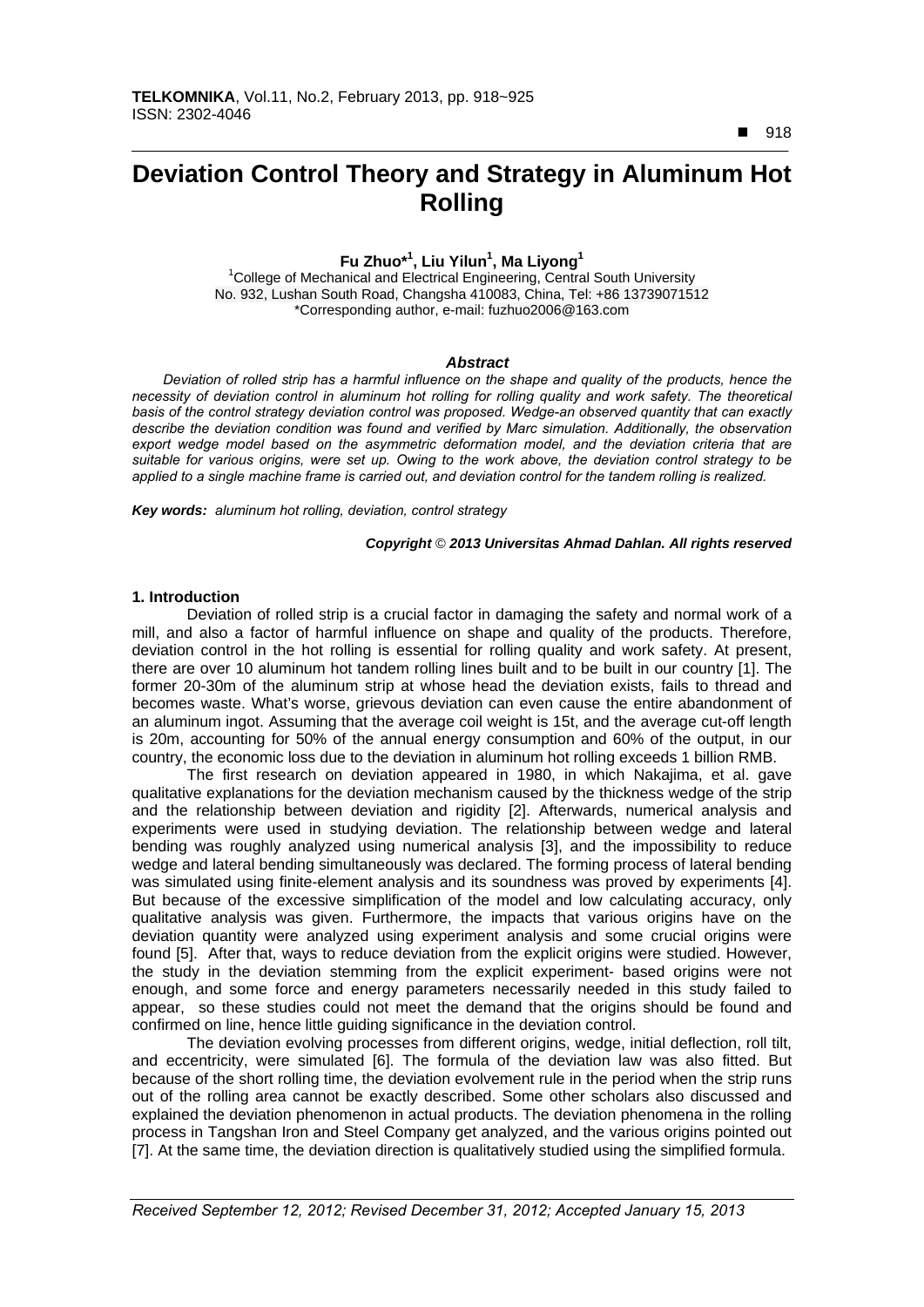### **2. Research Method**

### **2.1 Theoretical Basis of Deviation Control**

 In the rolling process, because of the asymmetry of the strip (the strip being partially put, the wedge of the strip, etc) and the asymmetry of the rolling mill (the wedge of the roll gap and the inequality between the two sides of the mill), the rolling forces between the two sides of the rolling mill are different, thus causing the emergence of wedge and deviation. The following rolling process would be affected, the strip snapped, and the rolls damaged [8]. So the direct manifestation of deviation in the rolling process is wedge. Following are the causes of the wedge.

- (1) The initial wedge of the rolled strip;
- (2) Some origins that contribute to the wedge, such as the asymmetry of the rolling mill and the unevenness of the temperature distribution on the surface of the strip;

So no matter what the origins are, they can be expressed by a direct form— wedge.

The relationship between wedge and deviation are explained below. In Figure 1, assuming that the necessary and sufficient condition— the strip gets through the mill without deviation and the thickness of the strip gets pressed from *H* to *h* — is the lengths of two sides of the mill stay equal. So,  $l_{\text{os}} = l_{\text{ds}}$ .

According to the constant volume theorem, when the broad extension in the rolling process is ignored, the following equation can be given as:

$$
\begin{cases}\nH_{os} \times L_{os} = h_{os} \times l_{os} \\
H_{ds} \times L_{ds} = h_{ds} \times l_{ds}\n\end{cases}
$$
\n(1)

The deformation of Equation (1) can be:

$$
\frac{H_{ds} - H_{os}}{H} = \frac{h_{ds} - h_{os}}{h}
$$
\n
$$
\text{So } \Delta \beta = \frac{H_{ds} - H_{os}}{H} - \frac{h_{ds} - h_{os}}{h} = 0
$$
\n
$$
\tag{2}
$$

Above is the criterion for running stably without deviation.



Figure 1. Theory of constant wedge ratio Figure 2. Finite element model



Equation (2) also indicates that when the ratio, the result that the wedge of the strip in the entrance and the exit of the rolling mill divides the average thickness of either side of the work piece, keeps constant, the strip can run without deviation. So Equation (2) can also be given as:

$$
\frac{W_s}{H_{av}} = constant
$$
 (3)

where  $W_{g}$  is wedge  $(H_{\alpha s} - H_{ds})$ , and  $H_{av}$  is the average thickness of the board. If the ratio keeps constant, deviation will not appear.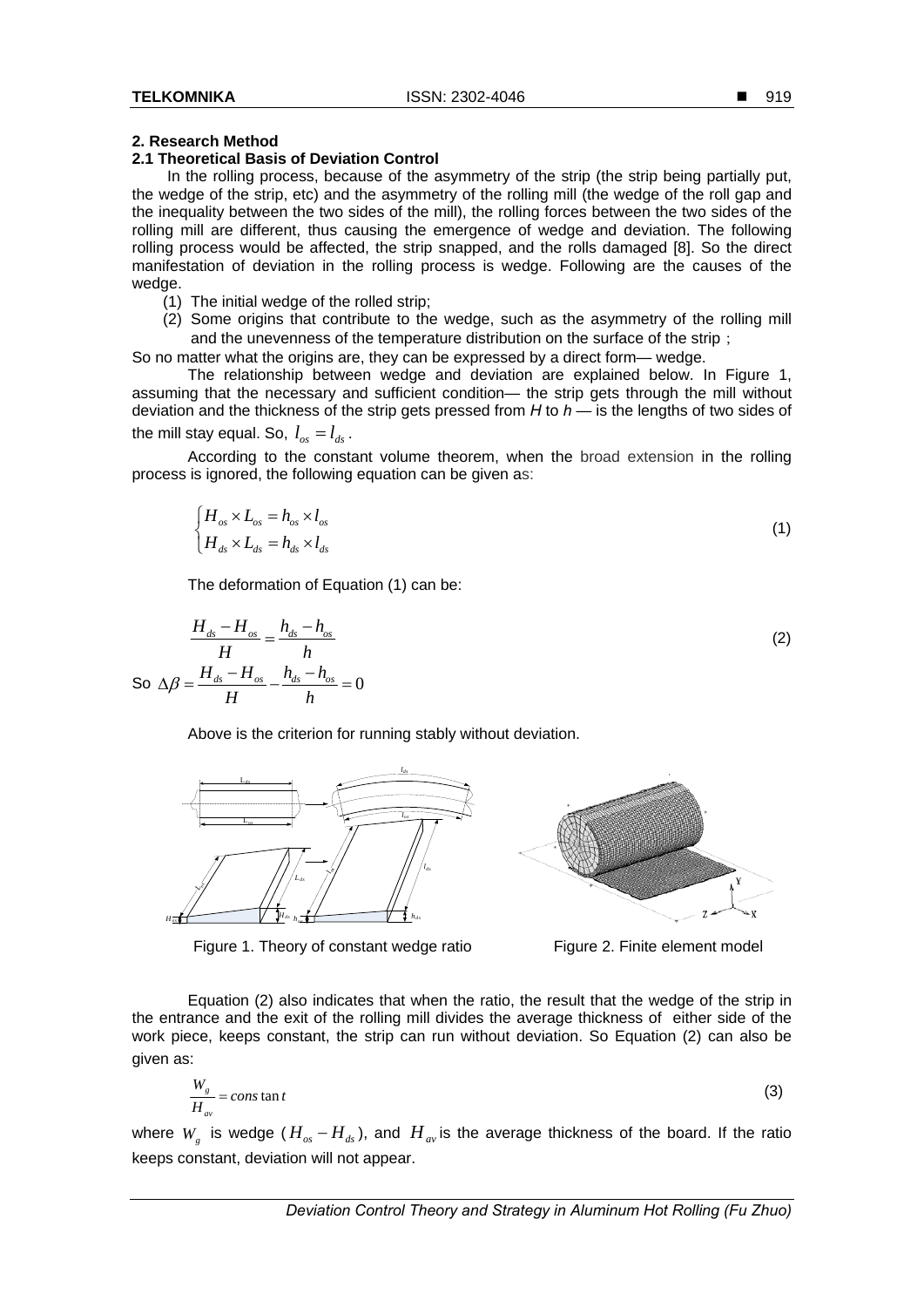## **2.2 Verification for the Deviation Control Theory Based on Marc**

In order to verify the theory that deviation will not appear under the condition of constant wedge ratio, according to the experimental and production data, the model of rolling process in correspondence with the practice situation is set up using Marc [9].

To save calculation time, 1/2 of the finite element model with symmetry relative to *XOZ*  plane is set up. Eight-node hexahedral isoparametric units are adopted in the roller model and the rolled piece model. Figure 2 shows the finite element model of equivalent structure parameters. As can be seen in the figure, the strip has been rolled for a period of *t*. The basic rolling requirements are given in Table 1.

| Table1. Basic Rolling Requirements  |        |  |
|-------------------------------------|--------|--|
| Parameter                           | Value  |  |
| Roller Diameter, (mm)               | 750    |  |
| Roller body length, (mm)            | 1300   |  |
| Linear velocity, (m/s)              | 0.81   |  |
| Initial temperature, $(°C)$         | 49     |  |
| Rolled strip Width, (mm)            | 1200   |  |
| 1/2of the initial thickness, (mm)   | 19.5   |  |
| Initial temperature, $(\mathbb{C})$ | 350    |  |
| Frictional factor                   | 0.4    |  |
| Screw-down rate                     | 49%    |  |
| Spring equivalent stiffness (N/mm)  | 6.35e9 |  |
| Front tensile stress (MPa)          | 8      |  |

In this model, *XOZ*-plane is regarded as the horizontal plane *X*-axis is the length wise direction of the system in which the forward direction is the heading direction, and *Z-*axis is the crosswise direction, also the width direction. *YOZ-*plane is the vertical plane in which the forward direction of *Y*-axis directs upward. Lateral asymmetry can be seen as the asymmetry of the parameters relative to the *XOZ*-plane. The deviation of the strip can be seen as the center of the strip departing from the *XOY*-plane.

Below is the simulation analysis for the two models.



Figure 3. Wedge before and after adjusting the



re and after adjusting the Figure 4. Deviations of a Center Node Before<br>roll and After Adjusting the Poll and After Adjusting the Roll

The longest rolling time of the simulation is 1.3s, and the average calculating time for each model is about 50 hours. The length of the rolled aluminum strip is about 1m.

Assuming that the origin of the strip deviation is initial wedge, and  $\Delta H = 0.2$ mm, the calculation analysis can be done on the two models respectively:

- (1) The rolling model under the condition of ideal rolling gap;
- (2) The rolling model that meets theory of constant wedge ratio by adjusting the rolling gap.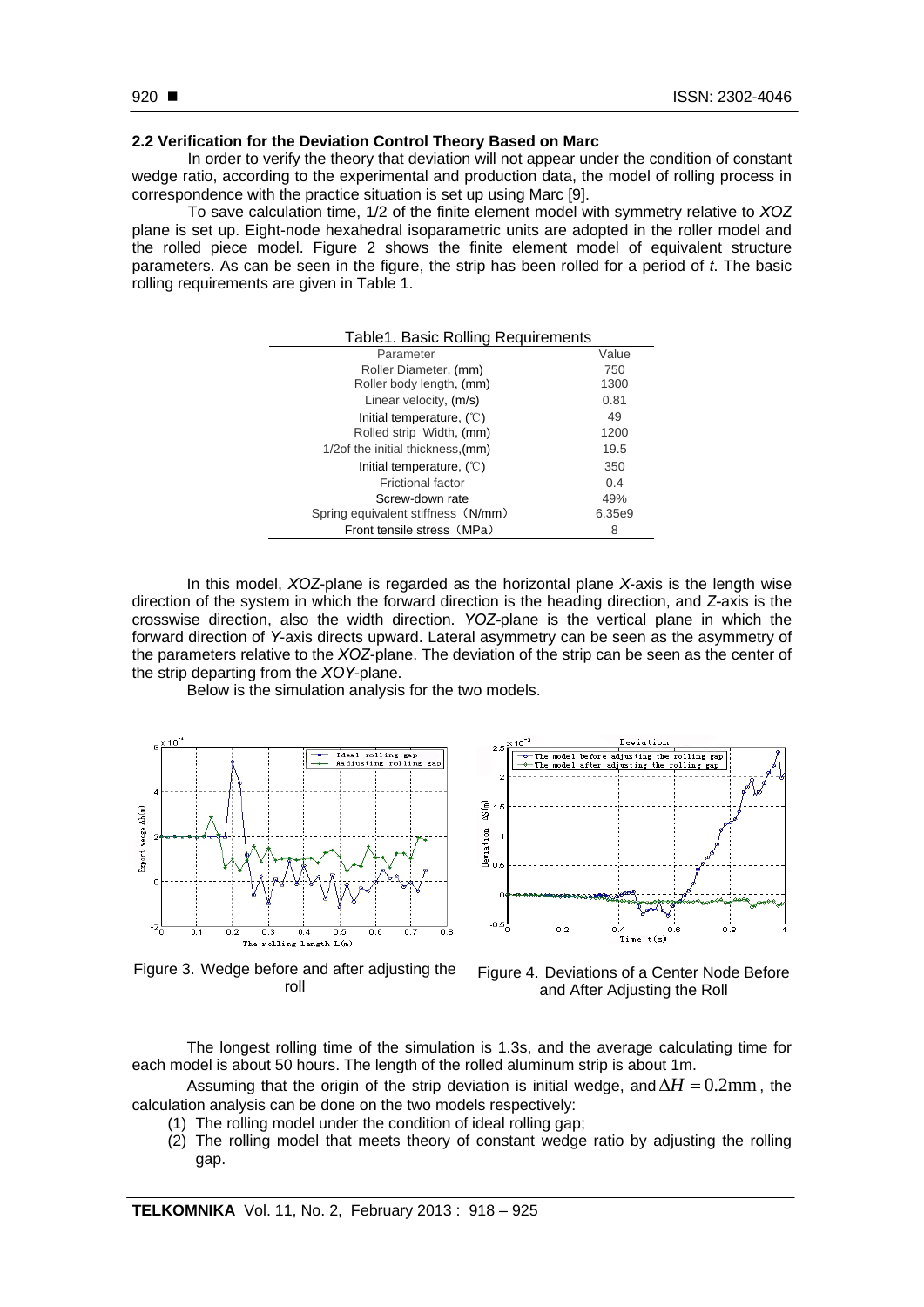According to the constant wedge ratio theory— Equation (2), the wedge after rolling without deviation can be calculated as:

 $\Delta h = \frac{h}{H} \times \Delta H = \frac{10}{19.5} \times 0.2 \approx 0.1$ mm

 Figure 3 is a comparison figure for the wedge paths before and after adjusting the roller. As can be seen in the picture, the rolled piece doesn't meet the theory of constant wedge ratio before adjusting the roller. Whereas after adjusting the roller, the value of the wedge vibrates near 0.1mm, meeting the constant wedge ratio theory.

Figure 4 is the deviations of a center node during the rolling process. From the figure, we can conclude that the deviation before adjusting the roller, i.e. when the screw-down rate of either side of the mill differing greatly from each other, has an obvious tendency of climbing. But when the strip meets the theory of constant wedge ratio after adjusting the roller, the deviation of the node is inconspicuous.

Figure 5 shows the deviation path in the rolling region. It can be easily summarized from the picture that during the rolling process the model of unadjusted rolling gap evidently deviates on the side with small screw-down rate. But the piece meeting the theory of constant wedge ratio has an inconspicuous deviation.



Figure 5. Deviation Path Before and After Adjusting the Roller



Figure 6. Deformation of the Mill Without Consideration of Roll **Deformation** 

### **3. Results and Analysis**

### **3.1. Research on the Deviation Control Strategy**

Aim: before and after rolling, the errors of wedge rates fall on the allowed band:

$$
\Delta \beta = \left| \frac{H_o - H_d}{H} - \frac{h_o - h_d}{h} \right| \le \Psi \tag{4}
$$

where  $\psi$  is the allowed error band of the wedge rate.

Assumption: when the deviations are equal, the deviation controlling quantities exerted through lifting and pressing are equal.

(1) Observation model of wedge

 The cause of deviation is the growing of origins that lead to wedge. Every rack in the rolling process cannot meet the theory of constant wedge ratio automatically. Whether the theory of constant wedge ratio can be met or not can be determined by comparing the wedges before and after rolling. The model of wedge can be set up according to the asymmetry of the mill [10, 11].

When the observation model of wedge is to be set up, because of the centering device existing in the entrance where the strip enters the finishing mill group, the deviation of the strip should not be considered. According to the rolling force difference, horizontal roll gap difference, and force balance of the rolled piece, the observation model can be set up as: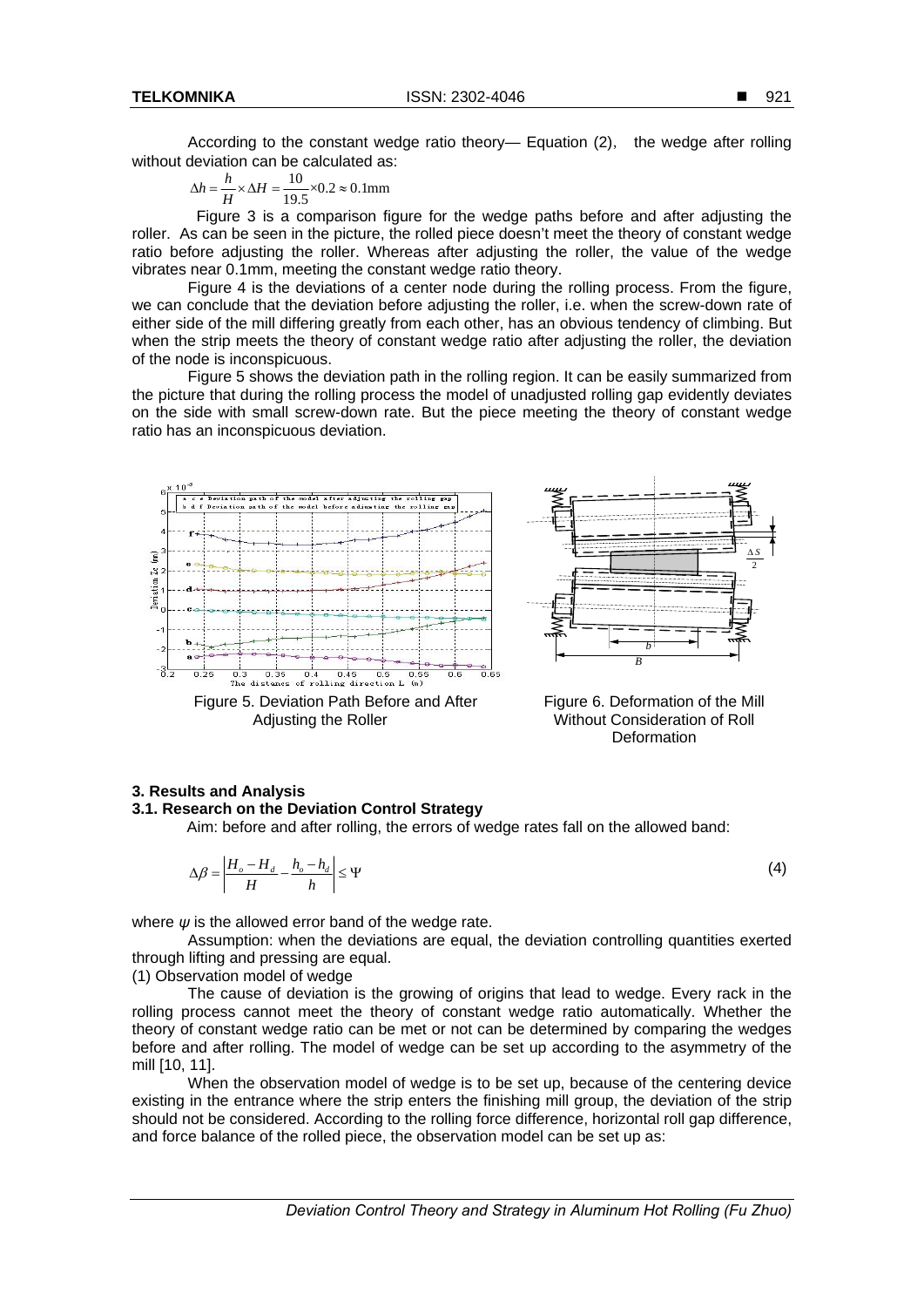$$
\Delta h = \left(\frac{\Delta P}{K} + \Delta S\right)\frac{b}{B} \tag{5}
$$

Where  $\Delta P$  represents the rolling force difference,  $\Delta S$  represents the pressed quantity difference, b the width of the work piece, and B the center length of pressing bearing.

Figure 6 shows the deformation of the mill when the roll deformation is not taken into consideration. Where the active lines represent the initial shape and the dotted lines represents the deformation shape.

The observation points required before the strip runs into the finishing mill are measured by contour graph set at the exit of the roughing mill, so the wedge of the strip  $\Delta H$  can be obtained. Then the strip runs into the first rack, the wedge of the work piece,  $\Delta h$ , having finished getting through F1, can be calculated by the observation model, Equation (5). Following is the explanation for the details.

The target wedge of the strip can be a deformation of Equation (2):

$$
\Delta h^* = \frac{h}{H} \Delta H \tag{6}
$$

Then the actual wedge at the exit,  $\Delta h$ , can be calculated from Equation (5) and compared with  $\Delta h^*$ . If the two are equal, the deviation is proved to not exist. Otherwise, the deviation exists, waiting to be controlled. In the actual rolling process, due to the influence of various factors, before and after rolling, the strip cannot precisely meet the constant wedge ratio theory. In other words, the actual wedge, ranging in a given interval, cannot precisely be equal to the target one. So when the actual wedge meets Equation (7), it can be considered that the deviation does not exist:

$$
\Delta h' = |\Delta h^* - \Delta h| \le \eta \tag{7}
$$

where  $\eta$  is the permitted wedge difference before and after rolling,  $\Delta h'$  the actual wedge difference before and after rolling. So Equation (7) can serve as the observation quantity of deviation.

(2) The establishment of deviation criterion

The direct cause of deviation is the failure to meet the constant wedge ratio theory, which leads to the velocity difference at the entrance and exit. So it is the theory of constant wedge ratio that is the deviation criterion. Correspondingly, the ratio of the wedges before and after rolling can be used to show the direction of deviation. If The deviation criterion are given in Table 2. The criteria given above can precisely reflect the deviation condition, providing a basis for deviation control.

| Table 2. The Establishment of Deviation Criterion |                                                |                                                |
|---------------------------------------------------|------------------------------------------------|------------------------------------------------|
| If wedge exists, the direction of deviation       | Criterion1: $H_{\text{os}} \geq H_{\text{ds}}$ | Criterion2: $H_{\text{os}} \leq H_{\text{ds}}$ |
| No deviation                                      | $\left \Delta h^* - \Delta h\right  \leq \eta$ | $\left \Delta h^* - \Delta h\right  \leq \eta$ |
| The strip deviates to the os side                 | $\Delta h^* + \eta < \Delta h$                 | $\Delta h^*$ > $\Delta h$ + $\eta$             |
| The strip deviates to the <b>ds</b> side          | $\Delta h^*$ > $\Delta h + \eta$               | $\Delta h^* + \eta < \Delta h$                 |

### **3.2. Practice of the deviation regulation and control**

The regulated quantity is small compared to the absolute reduction, hence only once regulation added in every regulating process.

In the regulating process, firstly, calculate the target wedge  $\Lambda h^*$  at the measuring point, and then calculate the actual exit wedge  $\Delta h$  when the measuring point reaches the mill. Then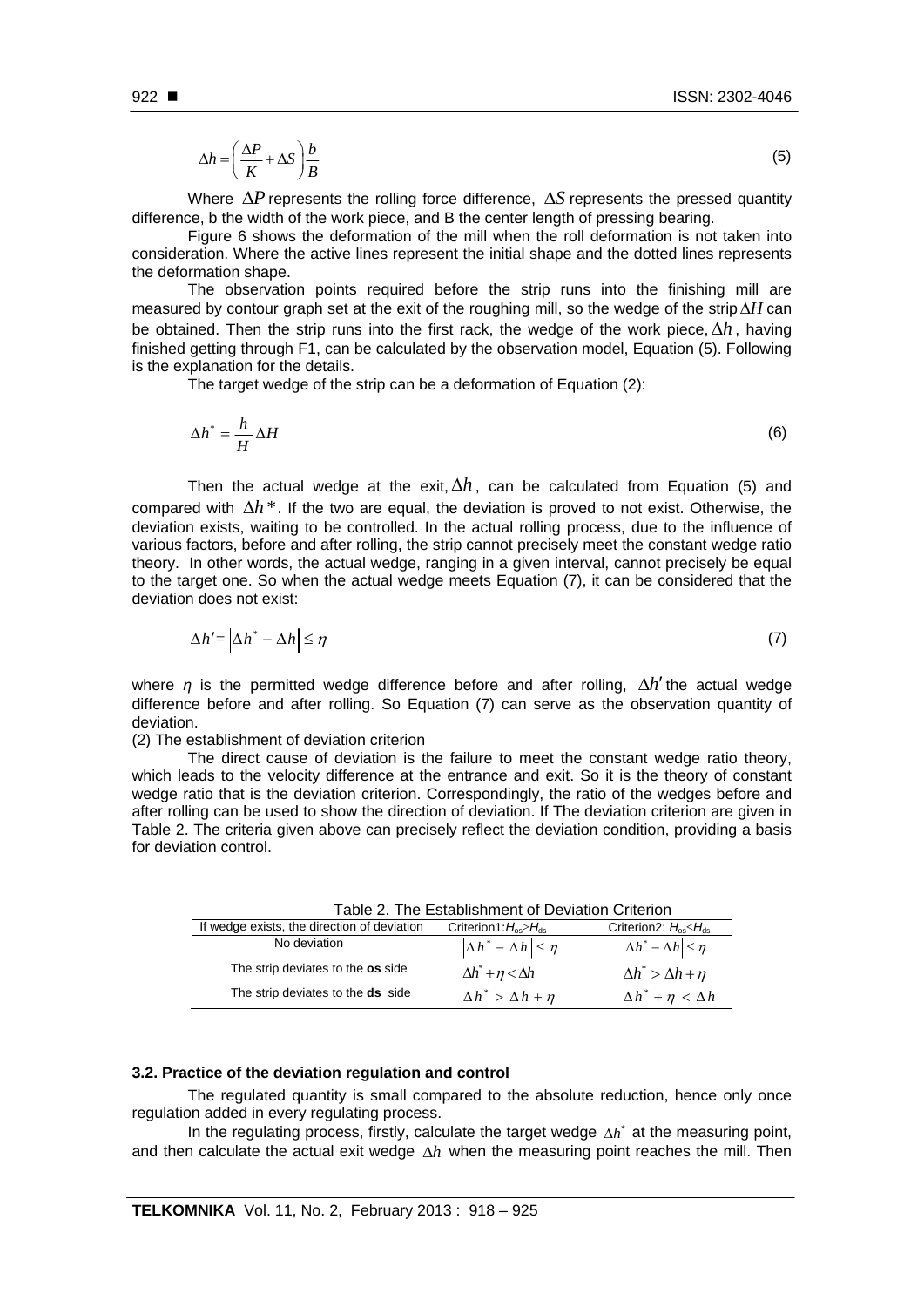compare the two values calculate and the wedge difference  $\Delta h'$  if the two are not equal. Choose the side in need of regulation and add  $\Delta h'$  on it. Apparently, because of the jumping and roll deformation, the regulation result may not be satisfying.





Figure 8. Deviation Control System



Figure 9. Deviation Control Procedure of Fi

To meet the constant wedge ratio theory, the given process can be repeated. But it can only be repeated for 3 times because the process is quick and the next observation point follows, as can be seen in Figure 7.The deviation control system, set up according to the given deviation determine criterion and control strategy, is shown in Figure 8. And the detail of procedure is given in Figure 9.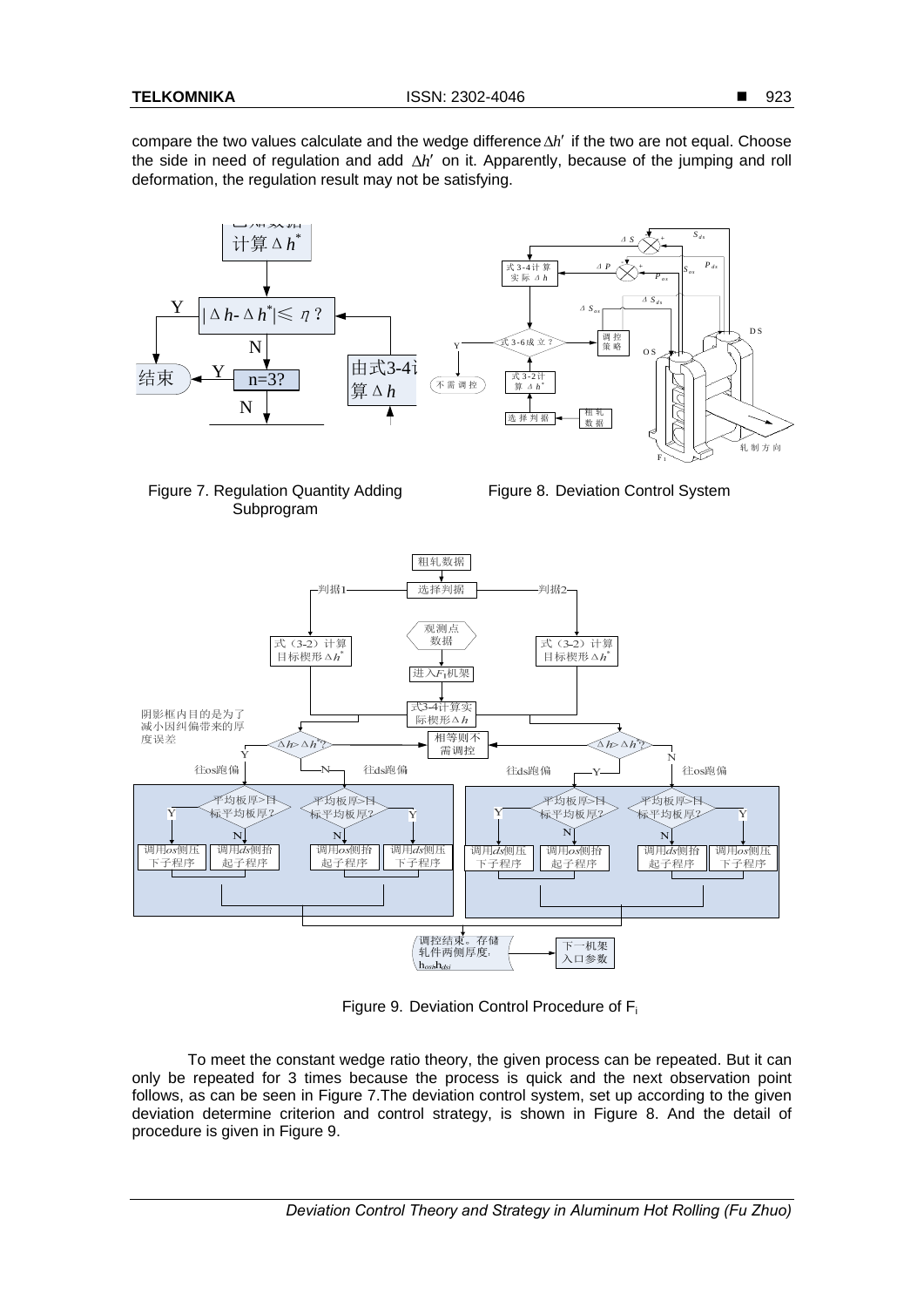The strategy given above calculates the target wedge referring to the initial rolled strip data. Control is conducted according to the theory of constant wedge ratio and founded deviation decision criterion. Because of the high rolling speed, the precondition of the application of this strategy is quick response and accurate depressing.

### **3.3 Practice of the deviation control strategy in tandem rolling**

(1) Distribution of strip observation points

Because of the high speed in the rolling process, the deviation control implementing system delays. So the simultaneous control could not be realized. The observation points are distributed uniformly on the strip, as is shown Figure 10.



Figure 10. Distribution of Observation Points

 The edges of the strip become thinner and thinner, so the observation points should be located *l mm* away from the edge (generally *l* is located in 30~40mm ). Average value should be calculated every 5 points. The total number of the observation points is determined by the initial length *L*. *l<sub>0</sub>* is determined by the rolling length after the strip runs into the mill and before it runs out, keeping stable.

(2) Practice in Tandem Rolling

The observation points 1, 2... I are marked  $P_1, P_2, \ldots, P_i$  respectively. To explain the deviation control in tandem rolling, *P*i is taken as an example. The thicknesses of the two sides of the strip are  $H_{\alpha}$ ,  $H_{\alpha}$ , when the following equation is met, the deviation control can be taken into practice.

$$
\begin{cases}\nh_{i-1} = H_i \\
h_{os}^i = H_{os}^i \\
h_{ds}^i = H_{ds}^i\n\end{cases}
$$
\n(8)

where *h* is the exit thickness: *H* is the entrance thickness; *os* is operating side; *ds* is driving side.

### **4. Conclusion**

The origins of deviation in the rolling process flourish. A single one can precisely reflect the deviation conditions through rolling force difference and roll gap difference, but multiple origins could not. So the precondition of the control is to find an observation quantity that can precisely reflect the deviation condition stemming from different origins.

In this paper, firstly, the theoretical basis of deviation control is the theory of constant wedge ratio is proposed and then simulated by Marc.

Observation model of the wedge in the rolling process is set up. The difference between the target wedge calculated according to the theory of constant wedge ratio and the exit wedge